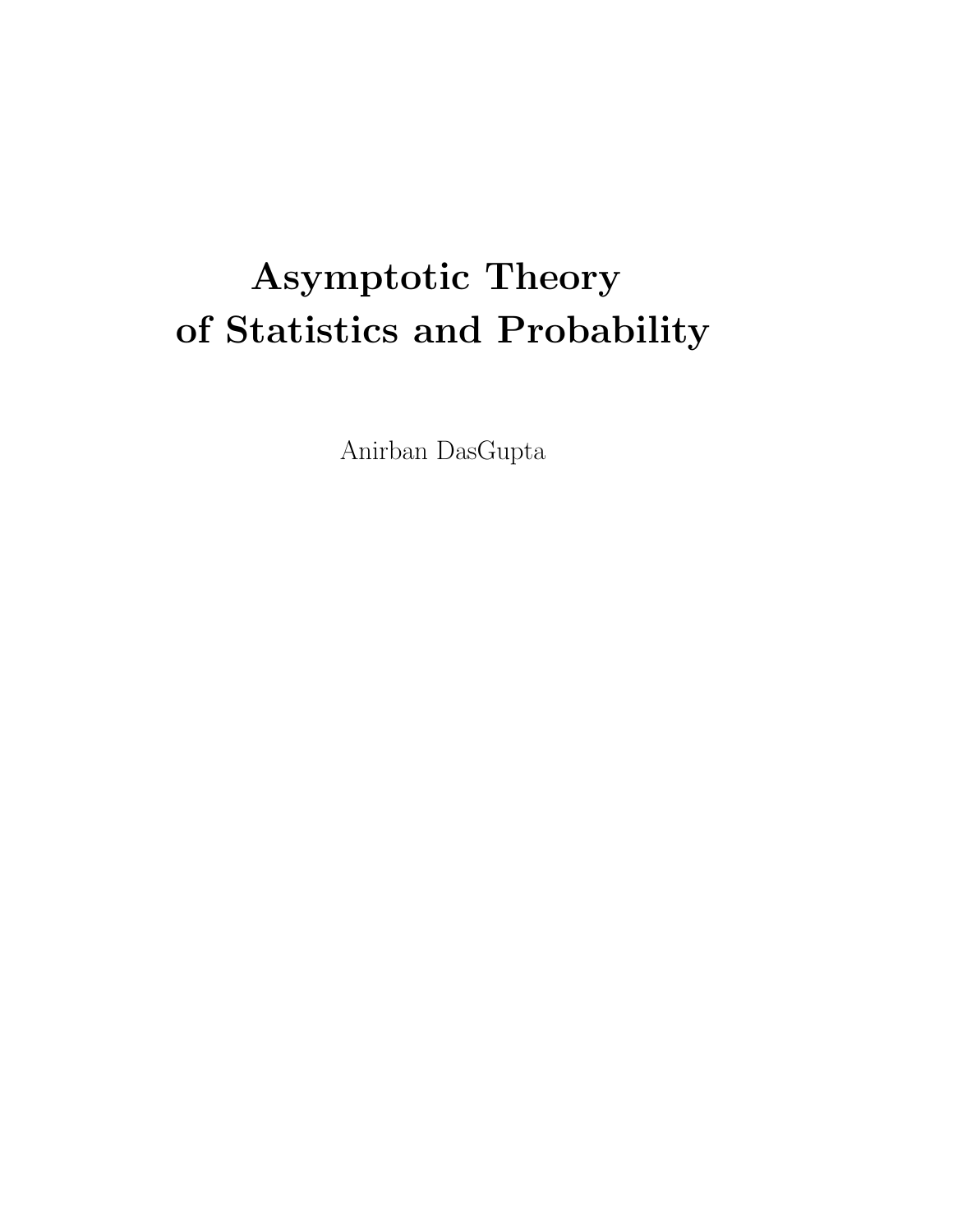To my mother, and to the loving memories of my father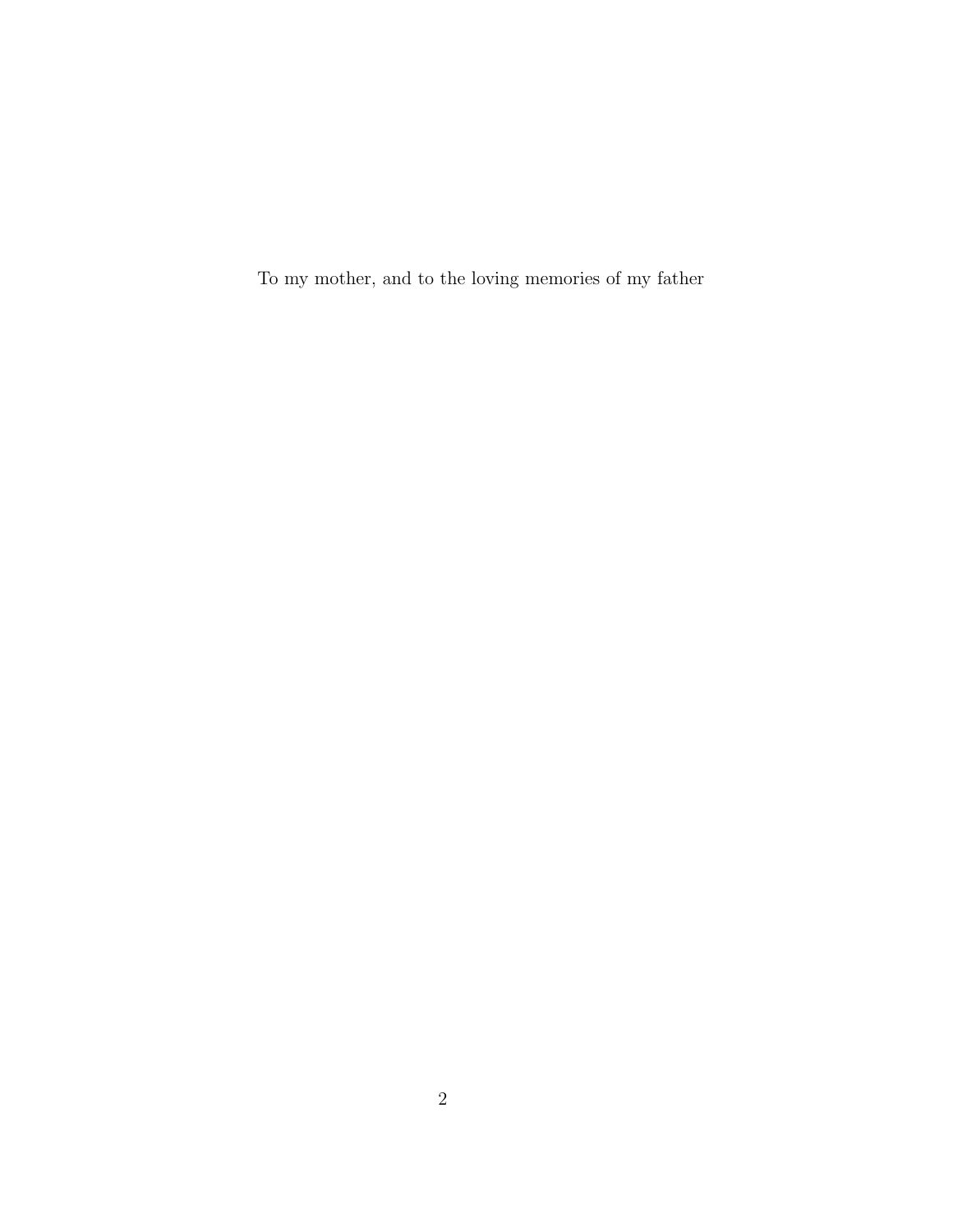## **Contents**

| $\mathbf{1}$ |         | <b>Basic Convergence Concepts and Theorems</b>                                         | 10 |
|--------------|---------|----------------------------------------------------------------------------------------|----|
|              | 1.1     | Some Basic Notation and Convergence Theorems                                           | 10 |
|              | 1.2     | Three Series Theorem and Kolmogorov's Zero-One Law                                     | 15 |
|              | 1.3     | Central Limit Theorem and Law of the Iterated Logarithm                                | 16 |
|              | 1.4     |                                                                                        | 18 |
|              | 1.5     |                                                                                        | 21 |
|              | 1.6     |                                                                                        | 25 |
| $\bf{2}$     |         | Metrics, Information Theory, Convergence, and Poisson Approxi-                         |    |
|              | mations |                                                                                        | 26 |
|              | 2.1     | Some Common Metrics and Their Usefulness                                               | 27 |
|              | 2.2     | Convergence in Total Variation and Further Useful Formulas                             | 29 |
|              | 2.3     | Information Theoretic Distances, de Bruijn's Identity and Relations                    |    |
|              |         | to Convergence $\ldots \ldots \ldots \ldots \ldots \ldots \ldots \ldots \ldots \ldots$ | 31 |
|              | 2.4     |                                                                                        | 36 |
|              | 2.5     |                                                                                        | 40 |
|              | 2.6     |                                                                                        | 41 |
| 3            |         | More General Weak and Strong Laws and the Delta Theorem                                | 44 |
|              | 3.1     | General LLN and Uniform Strong Law                                                     | 44 |
|              | 3.2     | Median Centering and Kesten's Theorem                                                  | 46 |
|              | 3.3     |                                                                                        | 47 |
|              | 3.4     |                                                                                        | 49 |
|              | 3.5     |                                                                                        | 52 |
|              | 3.6     |                                                                                        | 54 |
|              | 3.7     |                                                                                        | 55 |
| 4            |         | <b>Transformations</b>                                                                 | 57 |
|              | 4.1     |                                                                                        | 58 |
|              | 4.2     | Examples                                                                               | 59 |
|              | 4.3     | Bias Correction of the VST                                                             | 61 |
|              | 4.4     |                                                                                        | 64 |
|              | 4.5     |                                                                                        | 66 |
|              | 4.6     |                                                                                        | 68 |
|              | 4.7     |                                                                                        | 69 |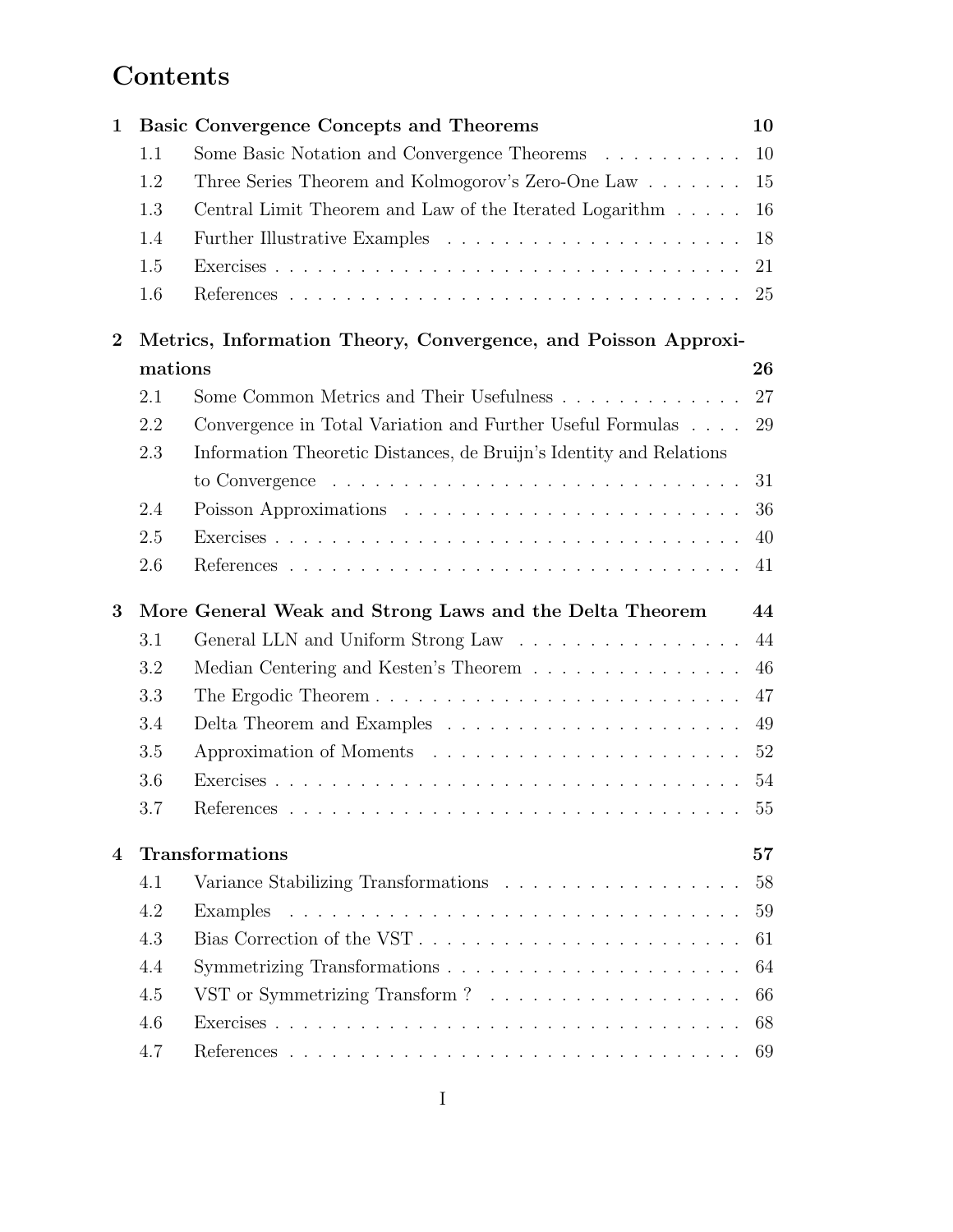| 5 |     | More General CLTs                                                  | 71  |
|---|-----|--------------------------------------------------------------------|-----|
|   | 5.1 | The Independent Not IID Case and a Key Example $\dots \dots \dots$ | 71  |
|   | 5.2 |                                                                    | 73  |
|   | 5.3 |                                                                    | 74  |
|   | 5.4 |                                                                    | 75  |
|   | 5.5 | CLT for a Random Number of Summands                                | 77  |
|   | 5.6 |                                                                    | 78  |
|   | 5.7 |                                                                    | 85  |
|   | 5.8 |                                                                    | 87  |
| 6 |     | Moment Convergence and Uniform Integrability                       | 89  |
|   | 6.1 |                                                                    | 89  |
|   | 6.2 | The Moment Problem                                                 | 91  |
|   | 6.3 |                                                                    | 94  |
|   | 6.4 |                                                                    | 95  |
| 7 |     | Sample Percentiles and Order Statistics                            | 96  |
|   | 7.1 | Asymptotic Distribution of One Order Statistic                     | 96  |
|   | 7.2 | Joint Asymptotic Distribution of Several Order Statistics          | 98  |
|   | 7.3 |                                                                    |     |
|   | 7.4 |                                                                    |     |
|   | 7.5 |                                                                    |     |
|   | 7.6 |                                                                    |     |
|   | 7.7 |                                                                    |     |
| 8 |     | <b>Sample Extremes</b>                                             | 106 |
|   | 8.1 |                                                                    |     |
|   | 8.2 |                                                                    |     |
|   | 8.3 | Limiting Distribution of the Sample Range 111                      |     |
|   | 8.4 |                                                                    |     |
|   | 8.5 |                                                                    |     |
|   | 8.6 |                                                                    |     |
|   | 8.7 |                                                                    |     |
|   |     |                                                                    |     |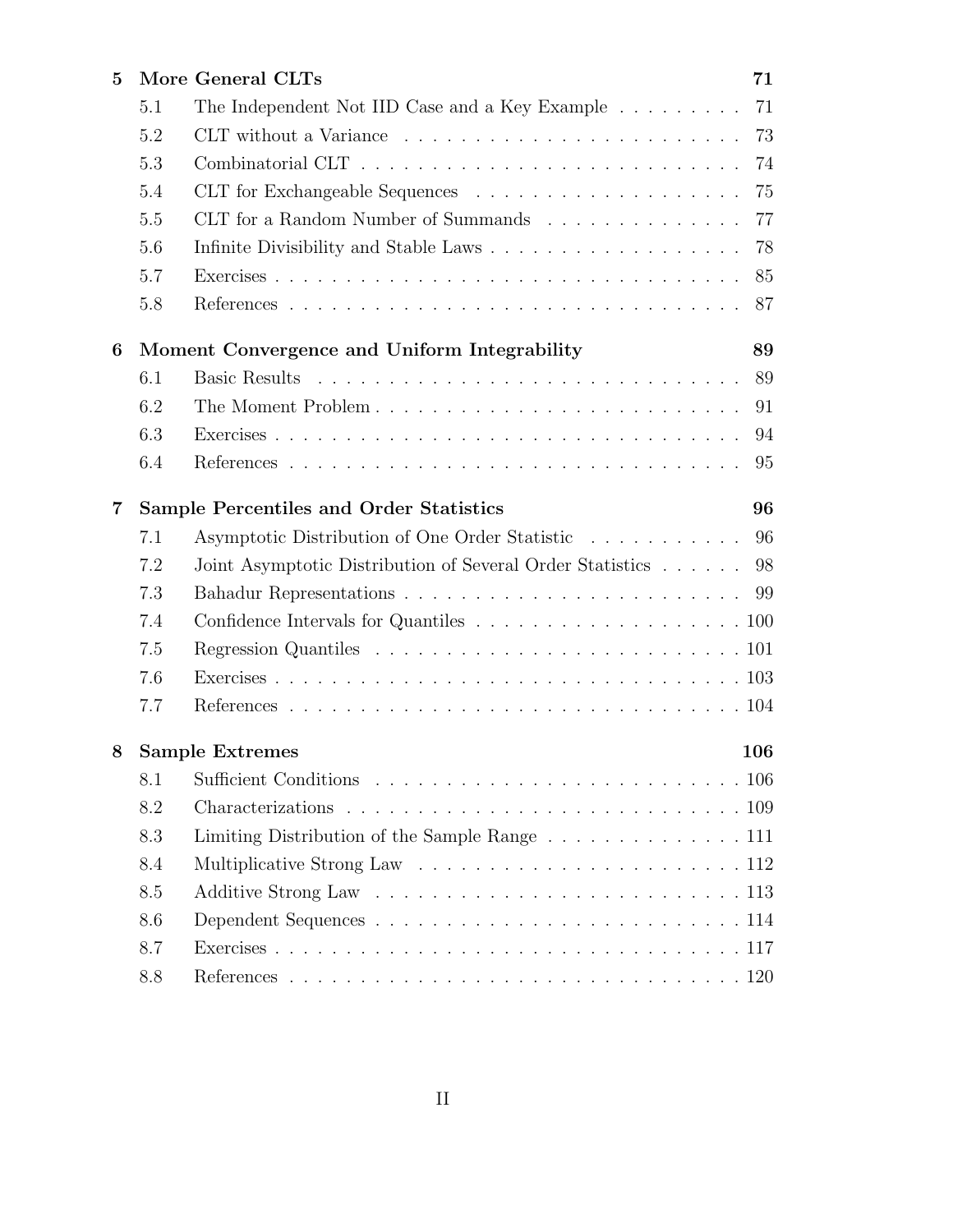| 9   | Central Limit Theorems for Dependent Sequences |                                                                                     |     |  |
|-----|------------------------------------------------|-------------------------------------------------------------------------------------|-----|--|
| 9.1 |                                                |                                                                                     |     |  |
|     | 9.2                                            | Sampling Without Replacement $\ldots \ldots \ldots \ldots \ldots \ldots \ldots 123$ |     |  |
|     | 9.3                                            |                                                                                     |     |  |
|     | 9.4                                            | The Martingale and Reverse Martingale CLT 128                                       |     |  |
|     | 9.5                                            |                                                                                     |     |  |
|     | 9.6                                            |                                                                                     |     |  |
|     |                                                | 10 Central Limit Theorem for Markov Chains                                          | 133 |  |
|     | 10.1                                           |                                                                                     |     |  |
|     | 10.2                                           |                                                                                     |     |  |
|     | 10.3                                           |                                                                                     |     |  |
|     | 10.4                                           | Convergence to Stationarity: Diaconis-Stroock-Fill Bound 137                        |     |  |
|     | 10.5                                           |                                                                                     |     |  |
|     | 10.6                                           |                                                                                     |     |  |
|     |                                                | 11 Accuracy of CLTs                                                                 | 144 |  |
|     | 11.1                                           | Uniform Bounds: Berry-Esseen Inequality 144                                         |     |  |
|     | 11.2                                           |                                                                                     |     |  |
|     | 11.3                                           | The Multidimensional Berry-Esseen Theorems 147                                      |     |  |
|     | 11.4                                           |                                                                                     |     |  |
|     | 11.5                                           |                                                                                     |     |  |
|     | 11.6                                           |                                                                                     |     |  |
|     |                                                | <b>12 Invariance Principles</b>                                                     | 153 |  |
|     | 12.1                                           |                                                                                     |     |  |
|     | 12.2                                           |                                                                                     |     |  |
|     | 12.3                                           |                                                                                     |     |  |
|     | 12.4                                           | Invariance Principles, Donsker's Theorem and the KMT Construction 159               |     |  |
|     | 12.5                                           | Invariance Principle for Empirical Processes 162                                    |     |  |
|     | 12.6                                           | Extensions of Donsker's Principle and Vapnik-Chervonenkis Classes 164               |     |  |
|     | 12.7                                           | Glivenko-Cantelli Theorem for VC Classes 165                                        |     |  |
|     | 12.8                                           | CLTs for Empirical Measures and Applications 168                                    |     |  |
|     |                                                | Notation and Formulation 169<br>12.8.1                                              |     |  |
|     |                                                | 12.8.2<br>Entropy Bounds and Specific CLTs 170                                      |     |  |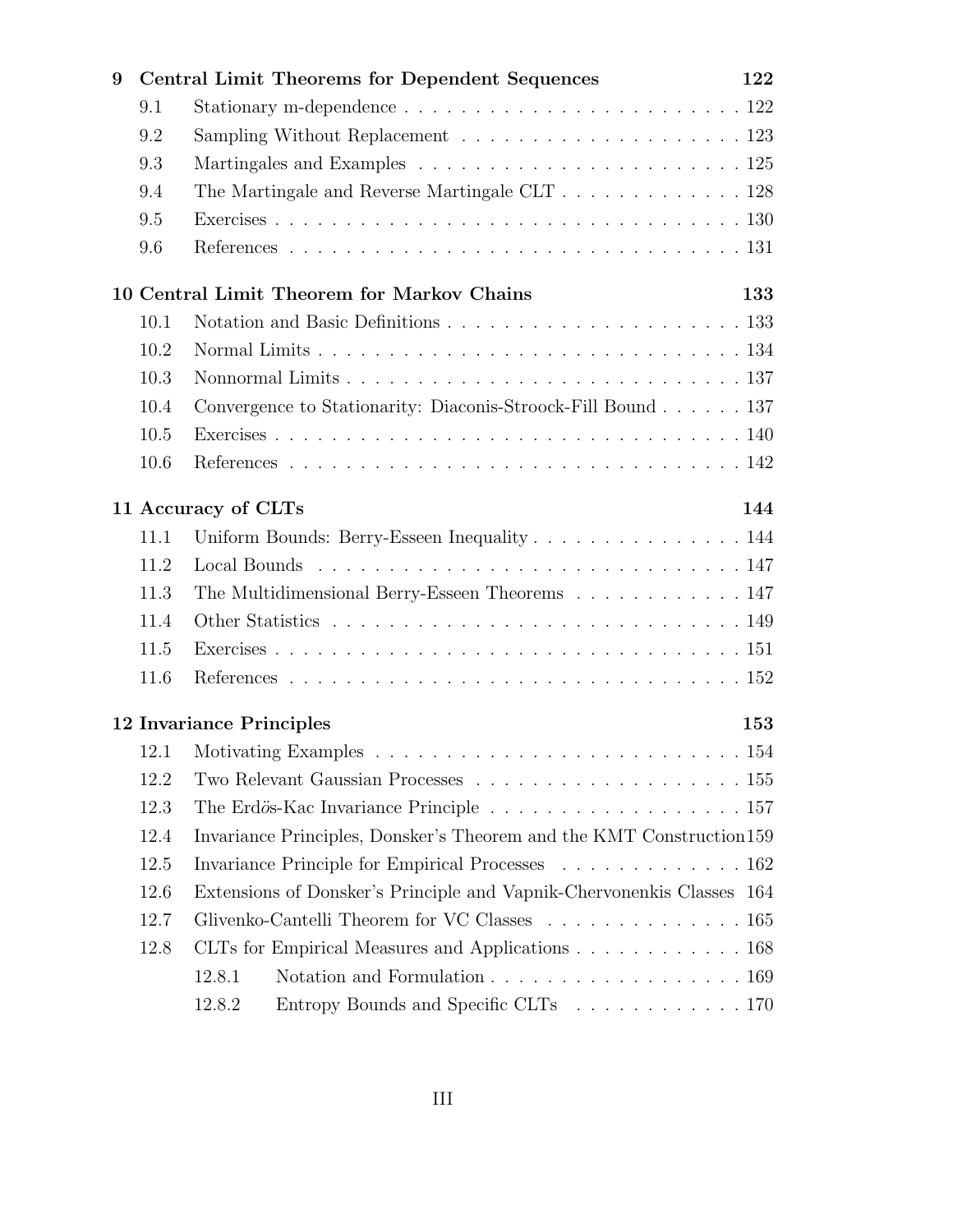| 12.9  | Dependent Sequences: Martingales, Mixing and Short Range De-                                     |
|-------|--------------------------------------------------------------------------------------------------|
|       |                                                                                                  |
| 12.10 | Weighted Empirical Processes and Approximations 177                                              |
| 12.11 |                                                                                                  |
| 12.12 |                                                                                                  |
|       | 13 Edgeworth Expansions and Cumulants<br>187                                                     |
| 13.1  |                                                                                                  |
| 13.2  | Using the Edgeworth Expansion $\ldots \ldots \ldots \ldots \ldots \ldots \ldots 190$             |
| 13.3  | Edgeworth Expansion for Sample Percentiles 190                                                   |
| 13.4  | Edgeworth Expansion for the t-statistic $\ldots \ldots \ldots \ldots \ldots \ldots 192$          |
| 13.5  |                                                                                                  |
| 13.6  |                                                                                                  |
| 13.7  |                                                                                                  |
| 13.8  |                                                                                                  |
|       | 14 Saddlepoint Approximations<br>203                                                             |
| 14.1  | Approximate Evaluation of Integrals 203                                                          |
| 14.2  | Density of Means and Exponential Tilting 207                                                     |
|       | Derivation by Edgeworth Expansion and Exponential Tilt-<br>14.2.1                                |
|       |                                                                                                  |
| 14.3  | Some Examples $\ldots \ldots \ldots \ldots \ldots \ldots \ldots \ldots \ldots \ldots \ldots 210$ |
| 14.4  | Application to Exponential Family and the Magic Formula $\ldots$ . 212                           |
| 14.5  | Tail Area Approximation and the Lugannani-Rice Formula 213                                       |
| 14.6  | Edgeworth vs Saddlepoint vs Chisquare Approximation $\ldots \ldots$ . 216                        |
| 14.7  |                                                                                                  |
| 14.8  | Quantile Approximation and Inverting the Lugannani-Rice Formula 218                              |
| 14.9  |                                                                                                  |
| 14.10 |                                                                                                  |
| 14.11 |                                                                                                  |
|       | 15 <i>U</i> -Statistics<br>225                                                                   |
| 15.1  | Examples                                                                                         |
| 15.2  | Asymptotic Distribution of U-statistics 226                                                      |
| 15.3  | Moments of U-statistics and the Martingale Structure 228                                         |
| 15.4  |                                                                                                  |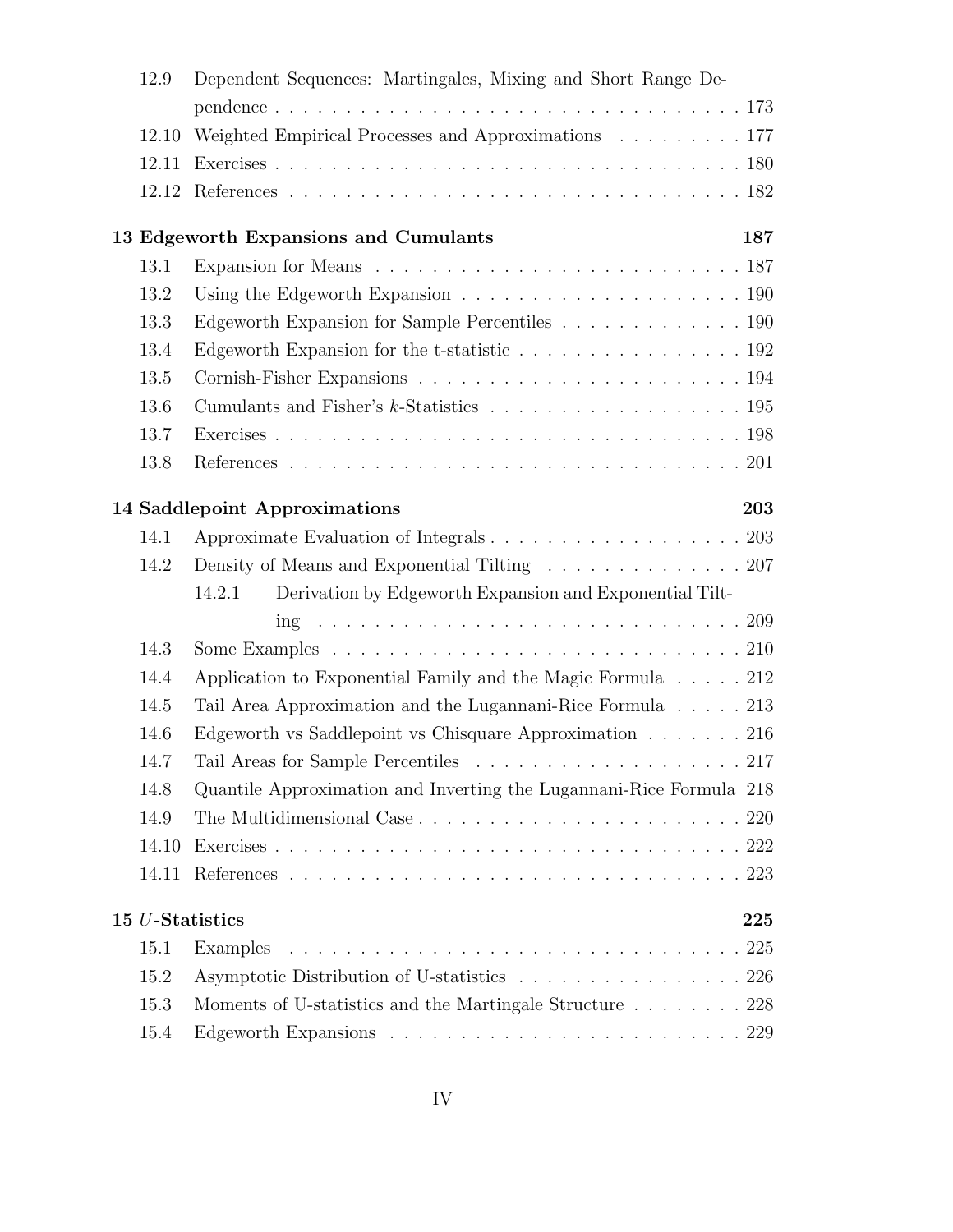| 15.5  |                                                                        |     |
|-------|------------------------------------------------------------------------|-----|
| 15.6  |                                                                        |     |
| 15.7  |                                                                        |     |
|       | 16 Maximum Likelihood Estimates                                        | 235 |
| 16.1  |                                                                        |     |
| 16.2  |                                                                        |     |
| 16.3  |                                                                        |     |
| 16.4  | More General Cases and Asymptotic Normality $\ldots \ldots \ldots 241$ |     |
| 16.5  | Observed and Expected Fisher Information 243                           |     |
| 16.6  |                                                                        |     |
| 16.7  | Asymptotic Optimality of the MLE and Superefficiency 246               |     |
| 16.8  | Hajek-Le Cam Convolution Theorem 248                                   |     |
| 16.9  | Loss of Information and Efron's Curvature 249                          |     |
| 16.10 |                                                                        |     |
|       |                                                                        |     |
|       | 17 M Estimates                                                         | 259 |
| 17.1  |                                                                        |     |
| 17.2  | Consistency and Asymptotic Normality 262                               |     |
| 17.3  |                                                                        |     |
| 17.4  |                                                                        |     |
| 17.5  |                                                                        |     |
|       | 18 The Trimmed Mean                                                    | 269 |
| 18.1  | Asymptotic Distribution and the Bahadur Representation 269             |     |
| 18.2  |                                                                        |     |
| 18.3  |                                                                        |     |
| 18.4  |                                                                        |     |
| 18.5  |                                                                        |     |
| 18.6  |                                                                        |     |
|       | 19 Multivariate Location Parameter and Multivariate Medians            | 278 |
| 19.1  | Notions of Symmetry of Multivariate Data 278                           |     |
| 19.2  |                                                                        |     |
| 19.3  | Asymptotic Theory for Multivariate Medians 280                         |     |
| 19.4  | The Asymptotic Covariance Matrix 281                                   |     |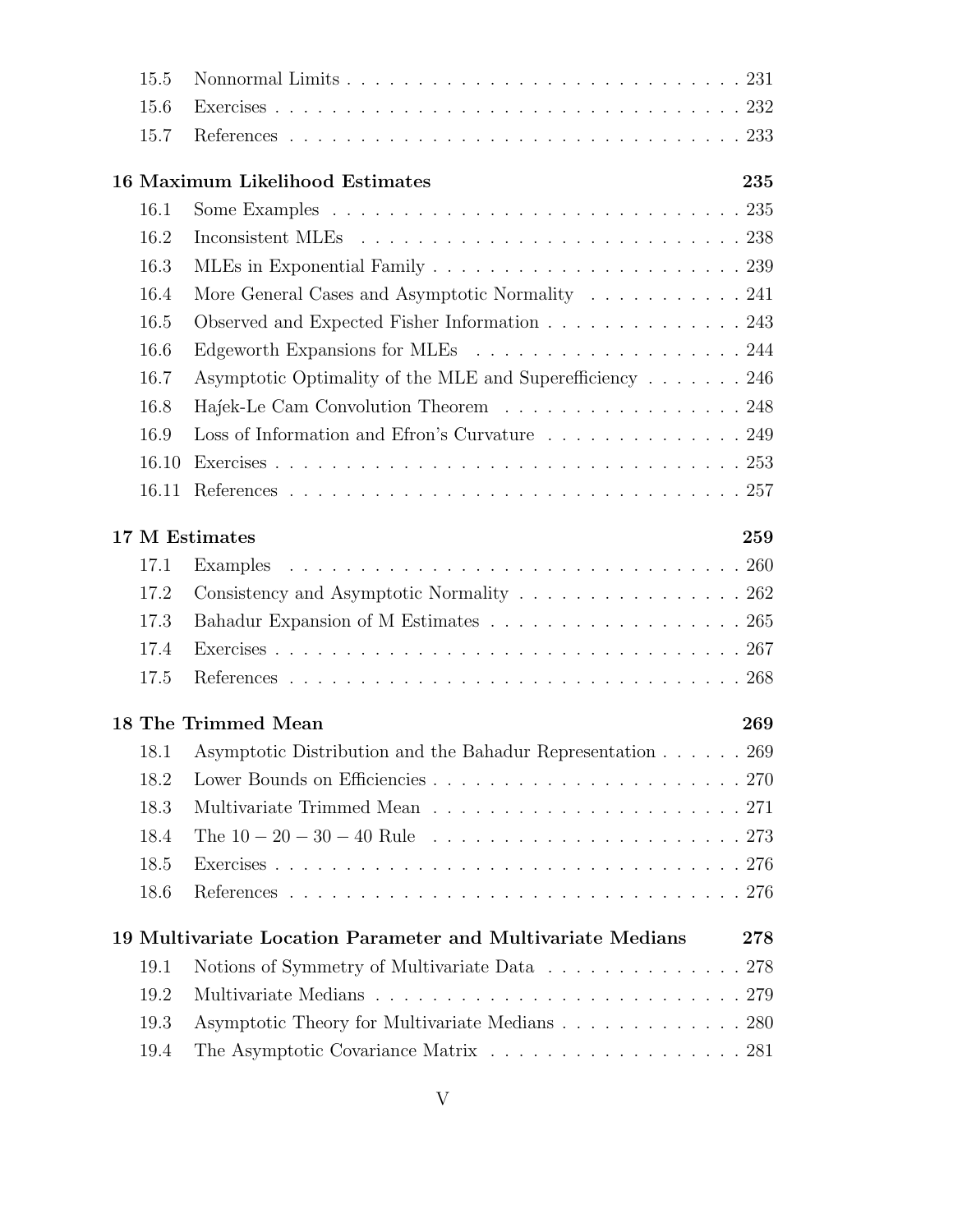|    | 19.5  | Asymptotic Covariance Matrix of the $L_1$ median 283                                             |
|----|-------|--------------------------------------------------------------------------------------------------|
|    | 19.6  |                                                                                                  |
|    | 19.7  |                                                                                                  |
|    |       | 20 Bayes Procedures and Posterior Distributions<br>287                                           |
|    | 20.1  |                                                                                                  |
|    | 20.2  |                                                                                                  |
|    | 20.3  |                                                                                                  |
|    | 20.4  | Expansions for Posterior Mean, Variance, and Percentiles 296                                     |
|    | 20.5  | The Tierney-Kadane Approximation 298                                                             |
|    | 20.6  | Frequentist Approximation of Posterior Summaries 299                                             |
|    | 20.7  |                                                                                                  |
|    | 20.8  | The Difference Between Bayes Estimates and the MLE $\ldots \ldots \ldots$ 303                    |
|    | 20.9  | Using the Brown Identity to Obtain Bayesian Asymptotics $\ldots$ . 303                           |
|    | 20.10 |                                                                                                  |
|    | 20.11 |                                                                                                  |
|    | 20.12 | Infinite Dimensional Problems and the Diaconis-Freedman Results<br>309                           |
|    | 20.13 |                                                                                                  |
|    |       |                                                                                                  |
|    |       |                                                                                                  |
|    |       |                                                                                                  |
|    |       | 21 Testing Problems<br>319                                                                       |
|    | 21.1  |                                                                                                  |
|    | 21.2  |                                                                                                  |
|    | 21.3  | Asymptotic Theory of Likelihood Ratio Test Statistics 329                                        |
|    | 21.4  |                                                                                                  |
|    | 21.5  |                                                                                                  |
|    | 21.6  |                                                                                                  |
|    | 21.7  | Likelihood Ratio Confidence Intervals 334                                                        |
|    | 21.8  |                                                                                                  |
|    | 21.9  |                                                                                                  |
| 22 |       | Asymptotic Efficiency in Testing<br>340                                                          |
|    | 22.1  |                                                                                                  |
|    | 22.2  | Bahadur Slopes and Bahadur Efficiency 346                                                        |
|    | 22.3  | Bahadur slopes of U statistics $\dots \dots \dots \dots \dots \dots \dots \dots \dots \dots$ 353 |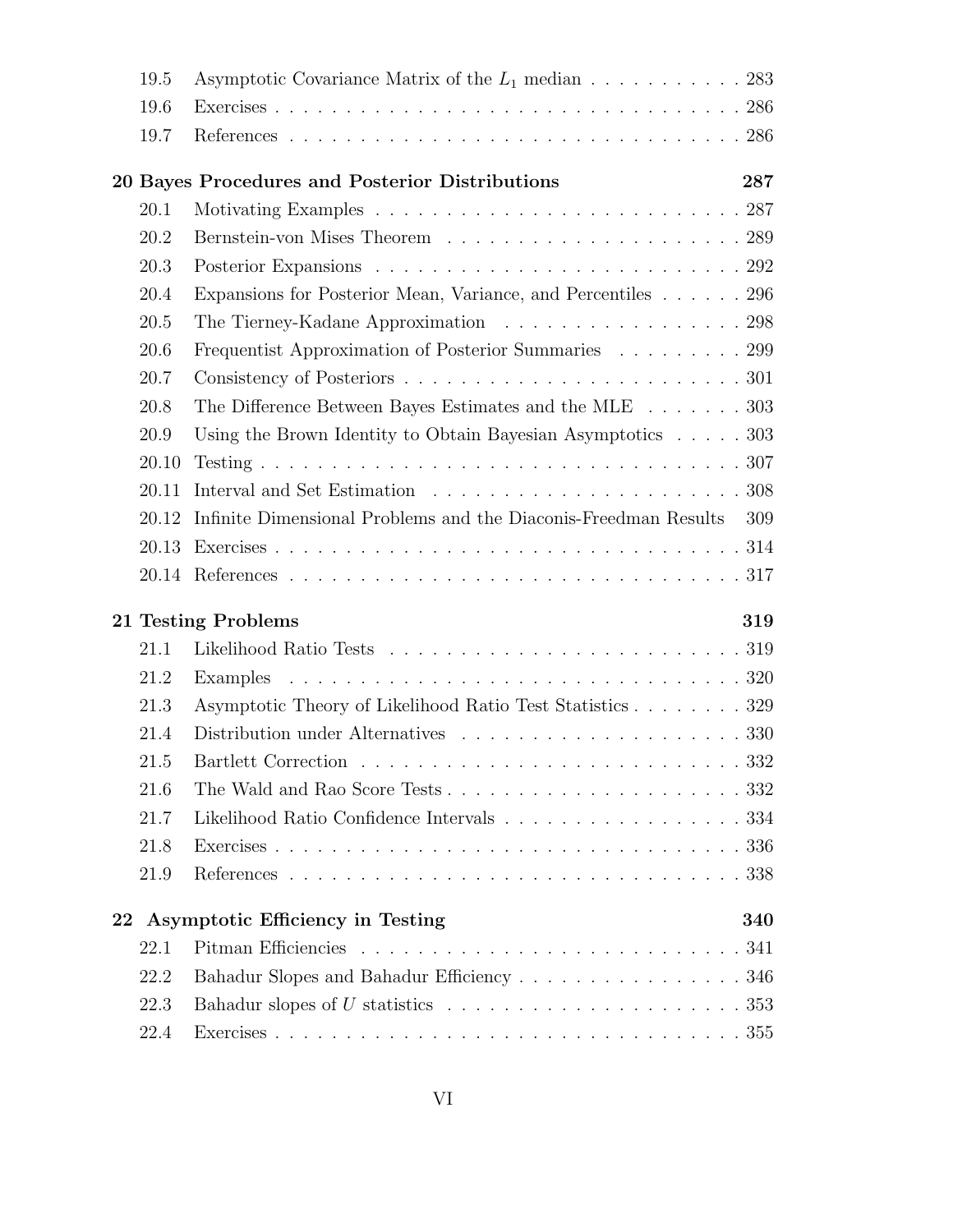| 22.5  |                                                                                          |     |
|-------|------------------------------------------------------------------------------------------|-----|
|       | 23 Some General Large Deviation Results                                                  | 358 |
| 23.1  | Generalization of the Cramér-Chernoff Theorem 358                                        |     |
| 23.2  |                                                                                          |     |
| 23.3  | Large Deviation for Local Limit Theorems. 363                                            |     |
| 23.4  |                                                                                          |     |
| 23.5  |                                                                                          |     |
|       | 24 Classical Nonparametrics                                                              | 370 |
| 24.1  |                                                                                          |     |
| 24.2  |                                                                                          |     |
| 24.3  |                                                                                          |     |
| 24.4  |                                                                                          |     |
| 24.5  | Robustness of the <i>t</i> -Confidence Interval $\ldots \ldots \ldots \ldots \ldots 380$ |     |
| 24.6  |                                                                                          |     |
| 24.7  | Kolmogorov-Smirnov & Anderson Confidence Intervals 386                                   |     |
| 24.8  | Hodges-Lehmann Confidence Interval 388                                                   |     |
| 24.9  |                                                                                          |     |
| 24.10 |                                                                                          |     |
| 24.11 |                                                                                          |     |
|       | 25 Two-Sample Problems                                                                   | 392 |
| 25.1  |                                                                                          |     |
| 25.2  | Wilcoxon Rank-Sum and Mann-Whitney Test 396                                              |     |
| 25.3  | Two-Sample U-Statistics & Power Approximations 398                                       |     |
| 25.4  |                                                                                          |     |
| 25.5  | The Nonparametric Behrens-Fisher Problem 402                                             |     |
| 25.6  | Robustness of the Mann-Whitney Test 405                                                  |     |
| 25.7  |                                                                                          |     |
| 25.8  |                                                                                          |     |
|       | 26 Goodness of Fit                                                                       | 411 |
| 26.1  | Kolmogorov-Smirnov and Other Tests Based on $F_n$ 411                                    |     |
| 26.2  |                                                                                          |     |
| 26.3  |                                                                                          |     |
| 26.4  | Asymptotic Null Distributions of $D_n, C_n, A_n$ and $V_n$ 413                           |     |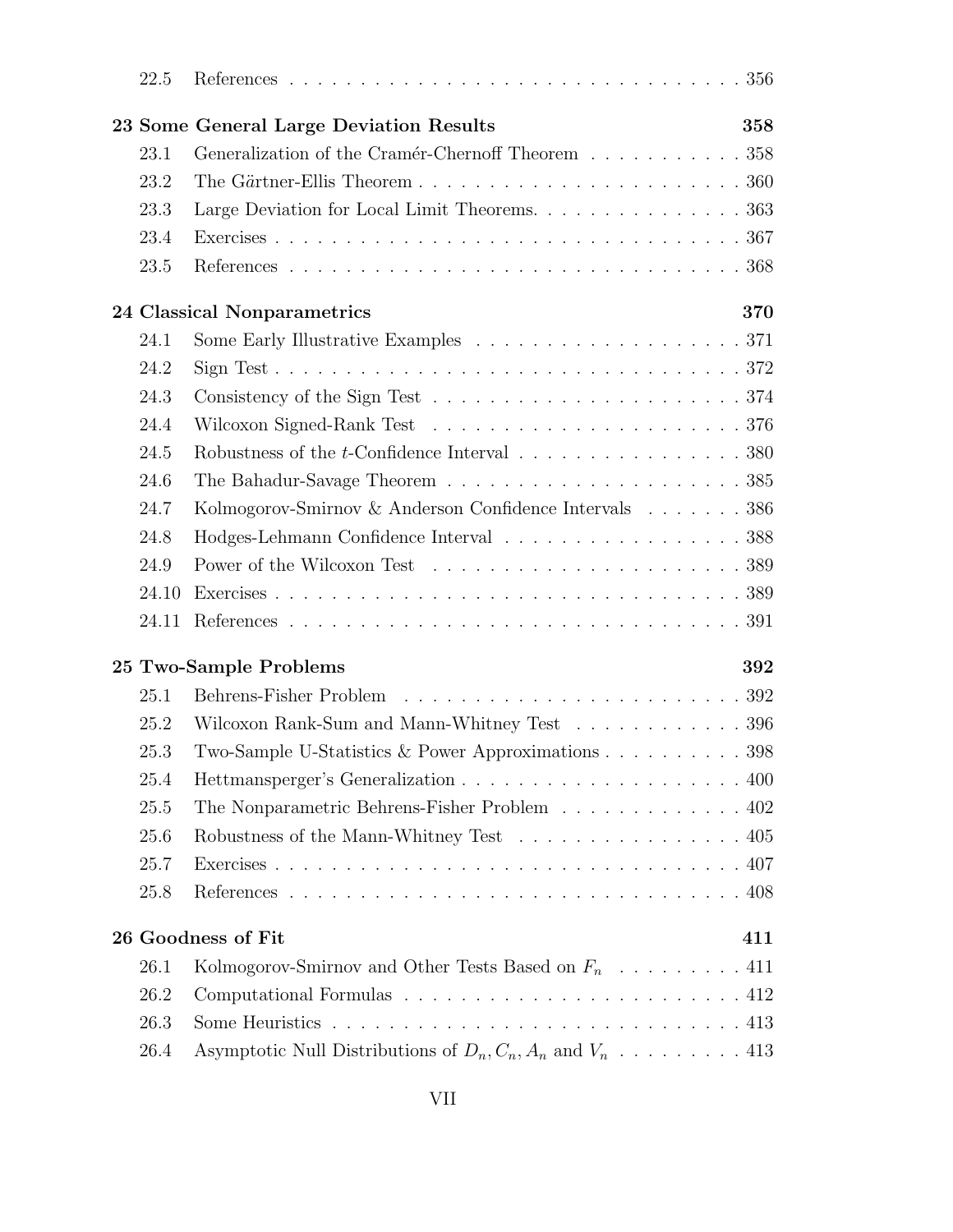| 26.5  | Consistency and Distributions under Alternative 415                                      |
|-------|------------------------------------------------------------------------------------------|
| 26.6  | Finite Sample Distributions and Other EDF Based Tests 416                                |
| 26.7  |                                                                                          |
| 26.8  | $\varphi$ -Divergences and the Jager-Wellner Tests 419                                   |
| 26.9  | The Two Sample Case $\ldots \ldots \ldots \ldots \ldots \ldots \ldots \ldots \ldots 421$ |
| 26.10 |                                                                                          |
| 26.11 |                                                                                          |
|       |                                                                                          |
|       | 27 Chi-square Tests for Goodness of Fit<br>430                                           |
| 27.1  |                                                                                          |
| 27.2  | Asymptotic Distribution of Pearson's Chi-square 430                                      |
| 27.3  | Asymptotic Distribution Under Alternative and Consistency 431                            |
| 27.4  | Choice of $k$                                                                            |
| 27.5  | Recommendation of Mann and Wald 433                                                      |
| 27.6  |                                                                                          |
| 27.7  |                                                                                          |
| 27.8  |                                                                                          |
|       |                                                                                          |
|       | 28 Goodness of Fit with Estimated Parameters<br>440                                      |
| 28.1  | Preliminary Analysis by Stochastic Expansions 440                                        |
| 28.2  | Asymptotic Distribution of EDF Based Statistics for Composite                            |
|       |                                                                                          |
| 28.3  | Chisquare Tests with Estimated Parameters and the Chernoff-Lehmann                       |
|       | Result                                                                                   |
| 28.4  | Chisquare Tests With Random Cells<br>446<br>$\frac{1}{2}$                                |
| 28.5  |                                                                                          |
| 28.6  |                                                                                          |
|       | 29 The Bootstrap<br>450                                                                  |
| 29.1  | Bootstrap Distribution and Meaning of Consistency 451                                    |
| 29.2  | Consistency in the Kolmogorov and Wasserstein Metric 453                                 |
| 29.3  | Delta Theorem for the Bootstrap $\ldots \ldots \ldots \ldots \ldots \ldots 456$          |
| 29.4  | Second Order Accuracy of Bootstrap 457                                                   |
| 29.5  |                                                                                          |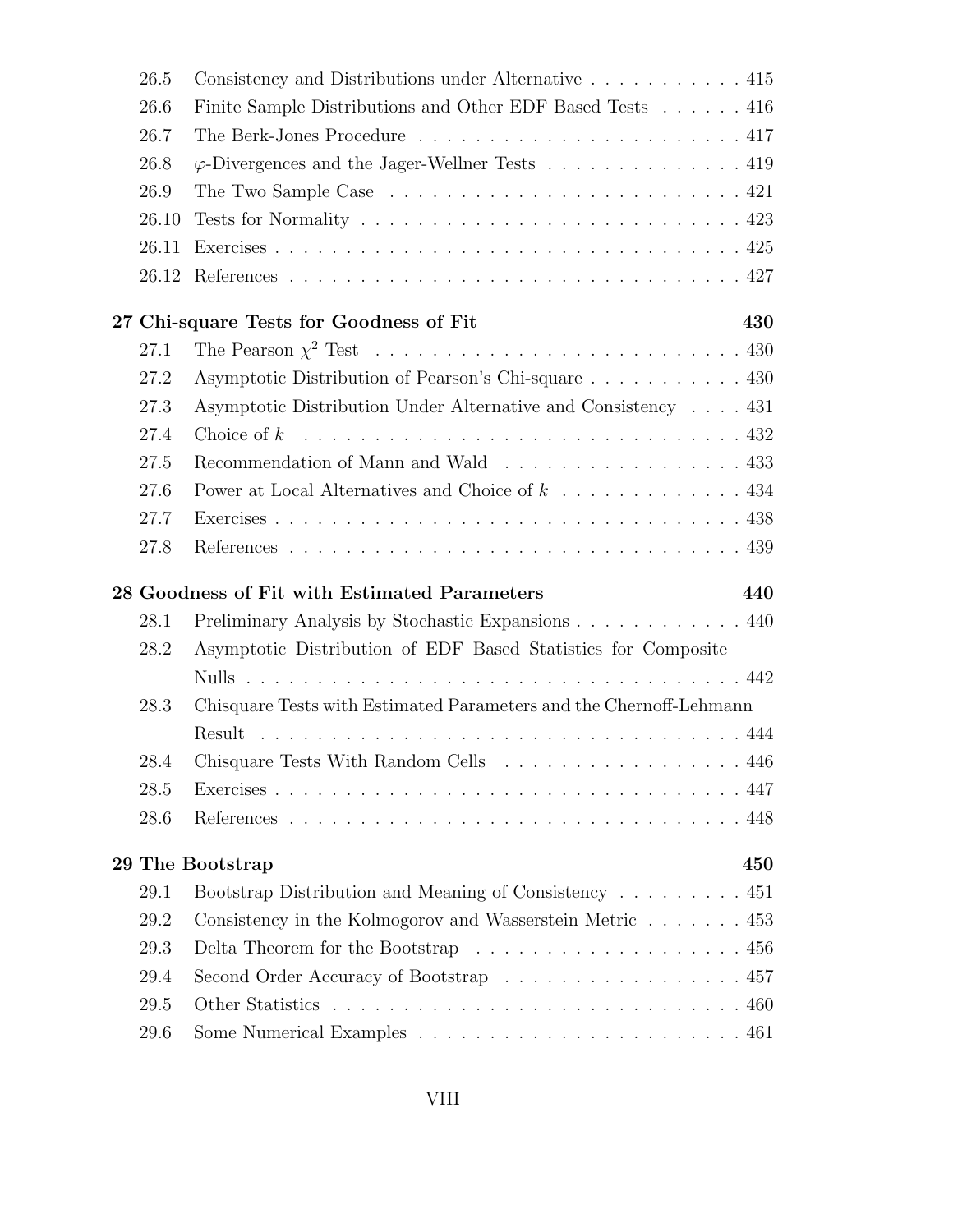| 29.7                |                                                        |
|---------------------|--------------------------------------------------------|
| 29.8                |                                                        |
| 29.9                |                                                        |
| 29.10               |                                                        |
| 29.11               | Bootstrap Confidence Intervals for Quantiles 471       |
| 29.12               |                                                        |
| 29.13               |                                                        |
| 29.14               |                                                        |
| 29.15               | Distribution Estimates in Regression 474               |
| 29.16               |                                                        |
| 29.17               | Consistent Bootstrap for Stationary Autoregression 477 |
| 29.18               |                                                        |
| 29.19               |                                                        |
| 29.20               |                                                        |
| 29.21               |                                                        |
| <b>30 Jackknife</b> | 488                                                    |
| 30.1                | Notation and Motivating Examples 488                   |
| 30.2                |                                                        |
| 30.3                |                                                        |
| 30.4                | Delete-d Jackknife and von Mises Functionals 493       |
| 30.5                |                                                        |
| 30.6                |                                                        |
| 30.7                |                                                        |
| 30.8                |                                                        |
|                     | <b>31 Permutation Tests</b><br>501                     |
| 31.1                | General Permutation Tests and Basic Group Theory 502   |
| 31.2                |                                                        |
| 31.3                |                                                        |
| 31.4                |                                                        |
| 31.5                |                                                        |
|                     | <b>32 Density Estimation</b><br>510                    |
| 32.1                | Basic Terminology and Some Popular Methods 510         |
| 32.2                | Measures of Quality of Density Estimates 512           |
|                     |                                                        |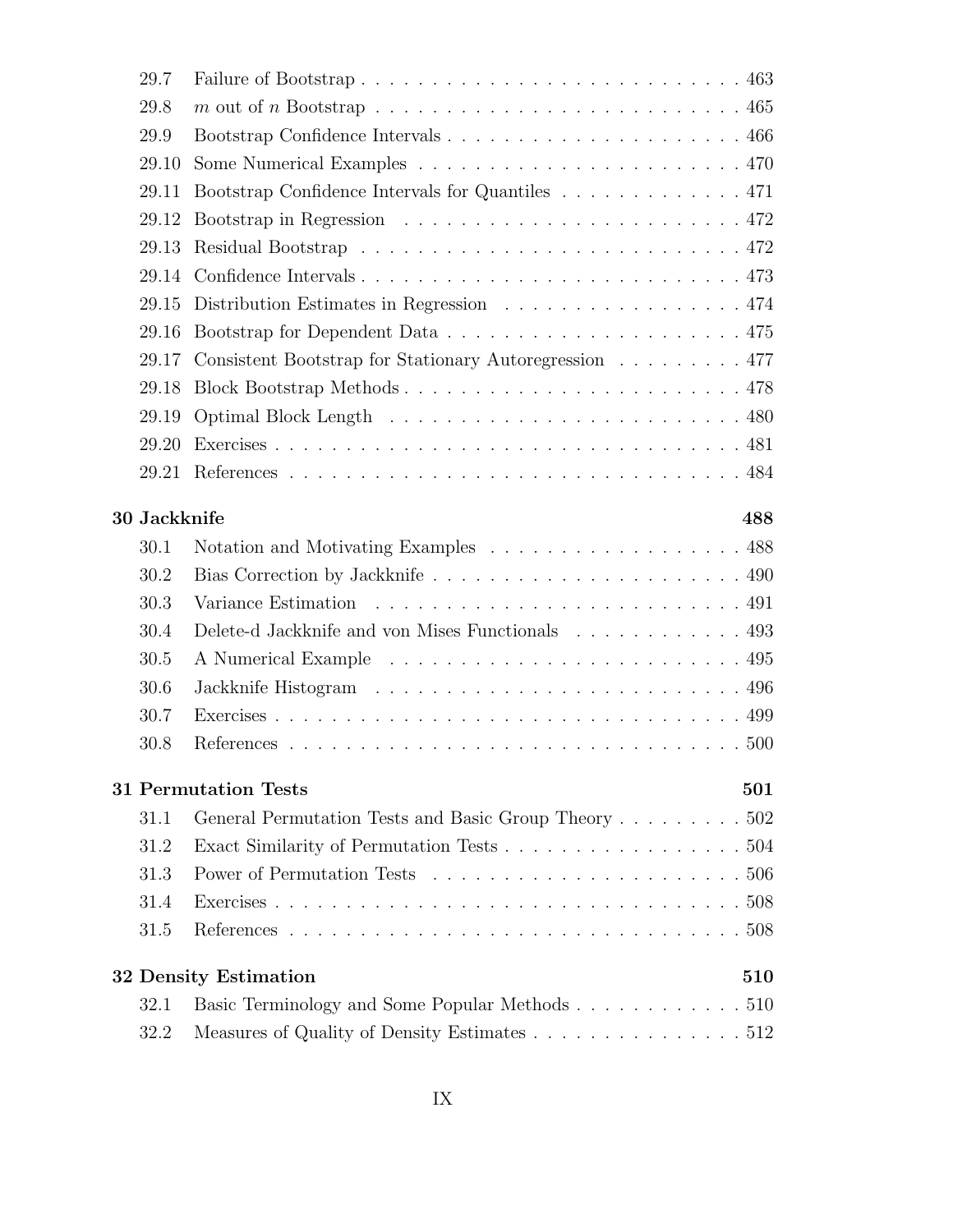|      | 32.3  |                                                                                                |     |
|------|-------|------------------------------------------------------------------------------------------------|-----|
| 32.4 |       |                                                                                                |     |
|      | 32.5  | Performance of Some Popular Methods: A Preview 516                                             |     |
|      | 32.6  |                                                                                                |     |
|      | 32.7  |                                                                                                |     |
|      | 32.8  | Order of Optimal Bandwidth and Superkernels 522                                                |     |
|      | 32.9  |                                                                                                |     |
|      | 32.10 | Choice of Bandwidth by Cross Validation 525                                                    |     |
|      |       | Maximum Likelihood CV $\ldots \ldots \ldots \ldots \ldots \ldots 526$<br>32.10.1               |     |
|      |       | 32.10.2                                                                                        |     |
|      |       | Stone's Result $\ldots \ldots \ldots \ldots \ldots \ldots \ldots \ldots \ldots 530$<br>32.10.3 |     |
|      | 32.11 | Comparison of Bandwidth Selectors and Recommendations 532                                      |     |
|      | 32.12 |                                                                                                |     |
|      | 32.13 |                                                                                                |     |
|      | 32.14 | Strong Uniform Consistency and Confidence Bands 536                                            |     |
|      | 32.15 | Multivariate Density Estimation and Curse of Dimensionality 538                                |     |
|      |       | Kernel Estimates and Optimal Bandwidths 542<br>32.15.1                                         |     |
|      | 32.16 | Estimating a Unimodal Density and the Grenander Estimate 543                                   |     |
|      |       | The Grenander Estimate 544<br>32.16.1                                                          |     |
|      | 32.17 | Mode Estimation and Chernoff's Distribution 547                                                |     |
|      | 32.18 |                                                                                                |     |
|      | 32.19 |                                                                                                |     |
|      |       | 33 Mixture Models and Nonparametric Deconvolution                                              | 558 |
|      | 33.1  |                                                                                                |     |
|      | 33.2  | $z$ Distributions and Other Gaussian Mixtures as Useful Models $\ldots$ 560                    |     |
|      | 33.3  | Estimation Methods and Their Properties: Finite Mixtures 563                                   |     |
|      |       | 33.3.1                                                                                         |     |
|      |       | Minimum Distance Method $\ldots \ldots \ldots \ldots \ldots \ldots 565$<br>33.3.2              |     |
|      |       | 33.3.3                                                                                         |     |
|      | 33.4  |                                                                                                |     |
|      | 33.5  | Strong Consistency and Weak Convergence of the MLE 569                                         |     |
|      | 33.6  | Convergence Rates for Finite Mixtures and Nonparametric Decon-                                 |     |
|      |       | volution                                                                                       |     |
|      |       | Nonparametric Deconvolution 572<br>33.6.1                                                      |     |
|      | 33.7  |                                                                                                |     |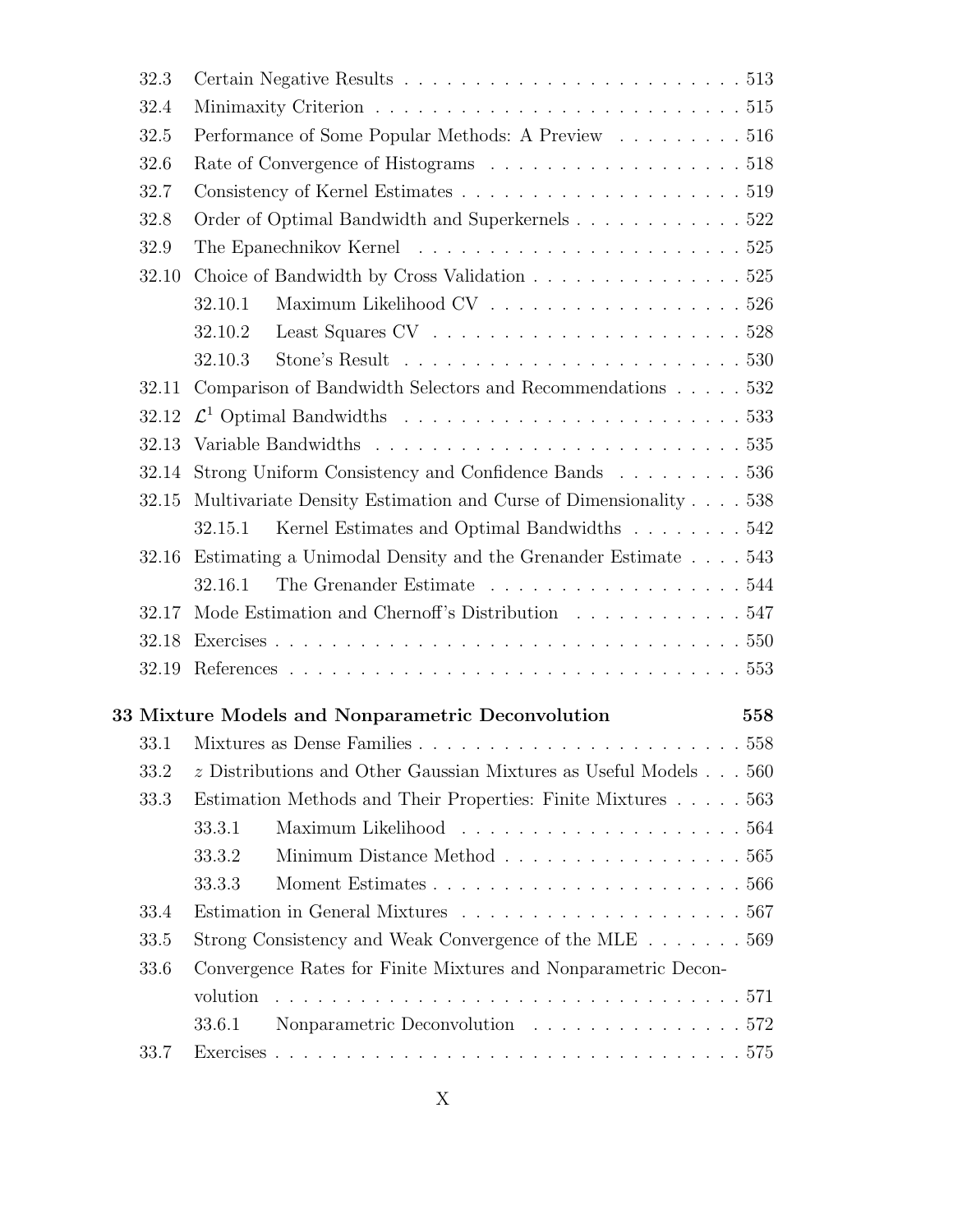| 33.8     |                                                                             |     |  |  |
|----------|-----------------------------------------------------------------------------|-----|--|--|
|          | 34 High Dimensional Inference and False Discovery                           | 581 |  |  |
| 34.1     | Chisquare Tests with Many Cells and Sparse Multinomials 582                 |     |  |  |
| 34.2     | Regression Models with Many Parameters: The Portnoy Paradigm . 585          |     |  |  |
| 34.3     | Multiple Testing and False Discovery: Early Developments 587                |     |  |  |
| 34.4     | False Discovery: Definitions, Control and the Benjamini-Hochberg            |     |  |  |
|          |                                                                             |     |  |  |
| 34.5     | Distribution Theory for False Discoveries and Poisson and First Pas-        |     |  |  |
|          |                                                                             |     |  |  |
| 34.6     |                                                                             |     |  |  |
|          | Storey-Taylor-Siegmund Rule 594<br>34.6.1                                   |     |  |  |
| 34.7     | Higher Criticism and the Donoho-Jin Developments $\ldots \ldots \ldots 596$ |     |  |  |
| 34.8     | False Nondiscovery and Decision Theory Formulation 599                      |     |  |  |
|          | Genovese-Wasserman Procedure 600<br>34.8.1                                  |     |  |  |
| 34.9     |                                                                             |     |  |  |
|          | 34.10 Lower Bounds on Number of False Hypotheses 604                        |     |  |  |
|          | Bühlmann-Meinshausen-Rice Method 605<br>34.10.1                             |     |  |  |
|          | 34.11 The Dependent Case and the Hall-Jin Results 608                       |     |  |  |
|          | Increasing and Multivariate Totally Positive Distributions 608<br>34.11.1   |     |  |  |
|          | Higher Criticism Under Dependence : Hall-Jin Results 611<br>34.11.2         |     |  |  |
|          |                                                                             |     |  |  |
|          |                                                                             |     |  |  |
|          | 35 A Collection of Inequalities in Probability, Linear Algebra and          |     |  |  |
| Analysis |                                                                             | 621 |  |  |
| 35.1     |                                                                             |     |  |  |
|          | Improved Bonferroni Inequalities 621<br>35.1.1                              |     |  |  |
|          | 35.1.2<br>Concentration Inequalities 622                                    |     |  |  |
|          | Tail Inequalities for Specific Distributions 626<br>35.1.3                  |     |  |  |
|          | Inequalities under Unimodality 627<br>35.1.4                                |     |  |  |
|          | 35.1.5<br>Moment and Monotonicity Inequalities 629                          |     |  |  |
|          | Inequalities on Order Statistics 637<br>35.1.6                              |     |  |  |
|          | 35.1.7<br>Inequalities for Normal Distributions 640                         |     |  |  |
|          | 35.1.8<br>Inequalities for Binomial and Poisson 641                         |     |  |  |
|          | 35.1.9<br>Inequalities on the Central Limit Theorem 643                     |     |  |  |
|          |                                                                             |     |  |  |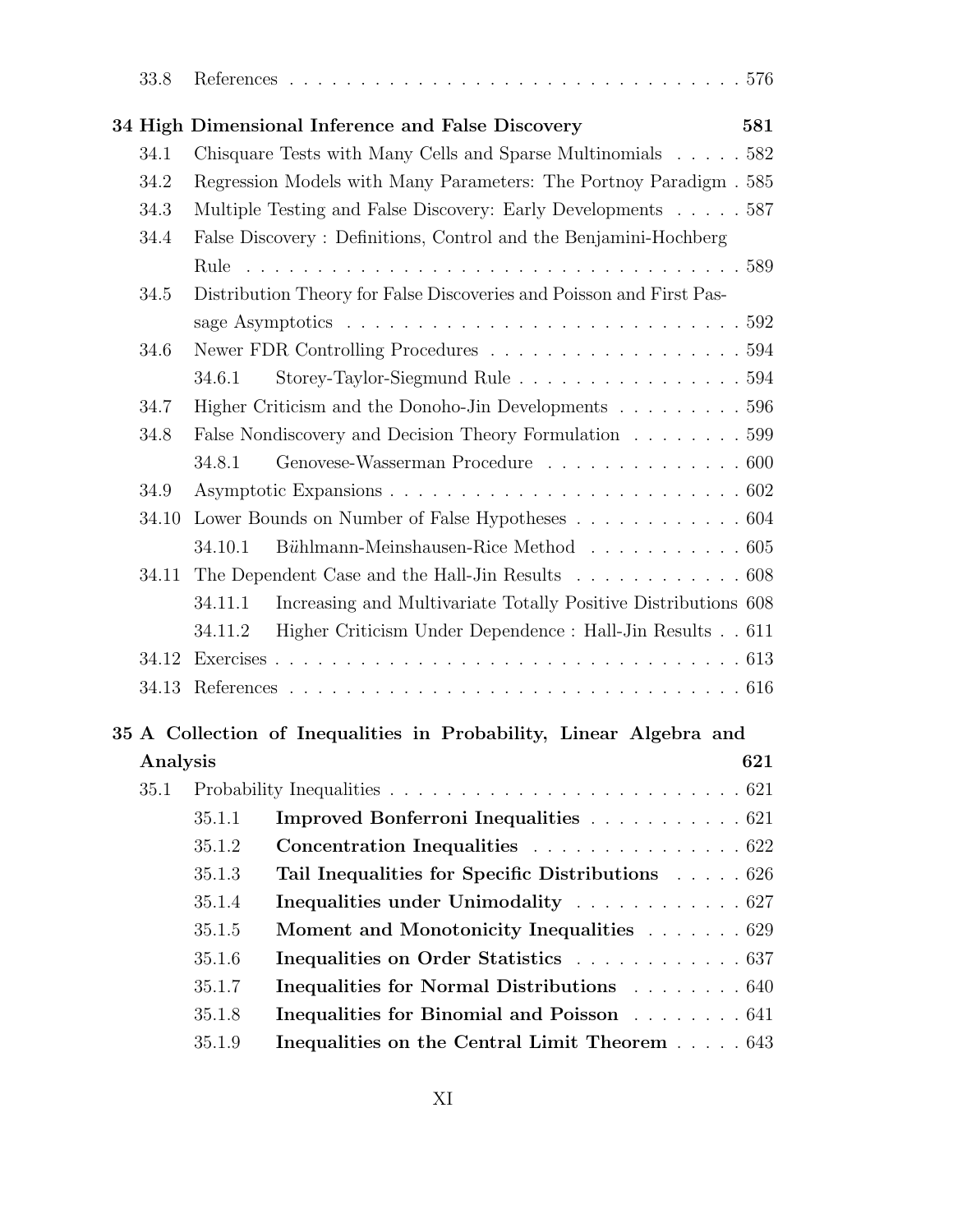|      |        | $35.1.10$ Martingale Inequalities 645                 |  |
|------|--------|-------------------------------------------------------|--|
| 35.2 |        |                                                       |  |
|      | 35.2.1 | Rank, Determinant and Trace Inequalities 647          |  |
|      | 35.2.2 | <b>Eigenvalue and Quadratic Form Inequalities</b> 650 |  |
| 35.3 |        |                                                       |  |
| 35.4 |        |                                                       |  |
|      |        |                                                       |  |

### **36 Glossary of Symbols 667**